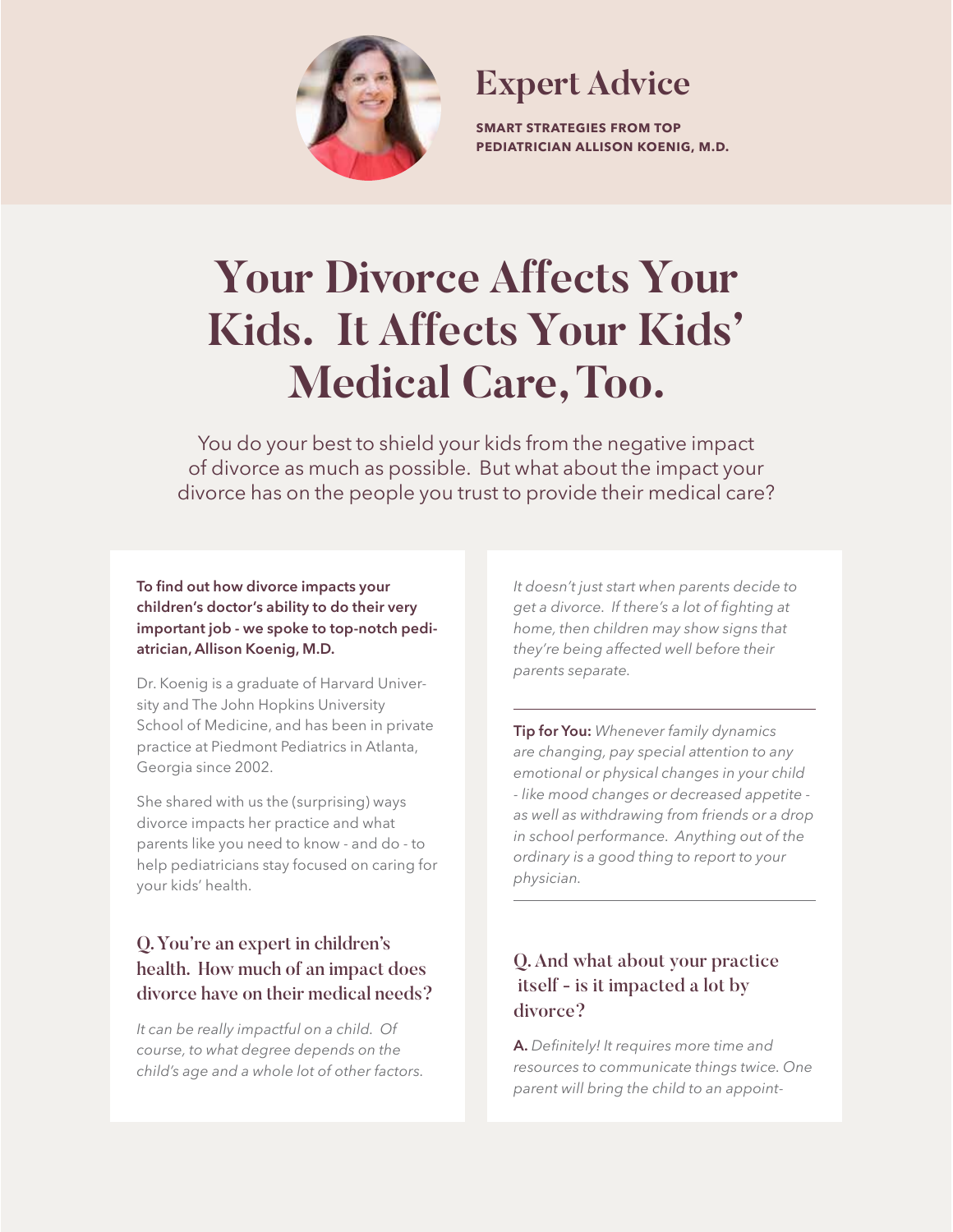*ment, but the parent who didn't attend will expect us to call them after every appointment to discuss what happened.* 

*It also affects billing. Whichever parent brings the child in for an appointment is technically responsible for paying that day. But sometimes that parent isn't legally (according to their court document) responsible for the bill, and doesn't want to front the cost. We end up with large unpaid bills that our billing department has to spend time contacting parents about to figure out who's responsible for paying.*

**Tip for You:** While they want to keep you informed, understand it's not your physician's job to call a parent because they didn't come to their child's appointment. It is up to the parents to communicate with each other what transpired. Also, plan ahead for the fact that the parent who brings the child to the appointment will need to pay at that time.

#### Q. What do you see divorced parents argue about most?

**A.** *When it comes to their kid's care, the biggest disputes are usually over mental health issues. For example, a lot of parents argue about whether to medicate a child for ADHD. I'd like consensus from the parents, because it's best for the child if they can agree.* 

*We also see parents argue that they're not being kept in the loop or are being shut out of medical decisions by the other parent.* 

*Parents also seem to be doing things to try to create a record for their case. Before one parent might have been the one to bring the child to the appointments, but then they separate and all of a sudden both* 

*parents are there, which is completely fine, but they're clamoring over each other to speak. We've even had parents videotape each other in our waiting room and record their child's entire appointment on their cell phones! That's distracting and makes everyone uncomfortable.* 

**Tip for You:** If you cannot agree with your ex, let your doctor know who has final decision-making authority when it comes to medical care. Don't argue with your ex in front of your child. Try to work out the disagreement in private or ask to speak to the doctor outside your child's presence. And be mindful of both the office staff and other families - they don't want to be in your drama!

#### Q. What do you do when things escalate between parents in your office?

**A.** *When it's bad, I'll call the parents in together for a meeting (without their child). I'll let them know that I'm concerned about how their interactions are affecting their child and my ability to care for their child. Sometimes parents just don't realize the impact of their actions. The American Academy of Pediatrics advises physicians to remain neutral and to focus on providing medical care and advising the family when divorce has negative health impacts on a child. We follow their guidelines.*

**Tip for You:** Trust your physician to care for your child medically - and that includes how your divorce is impacting your child's health - but understand it's not her job to take sides in your divorce.